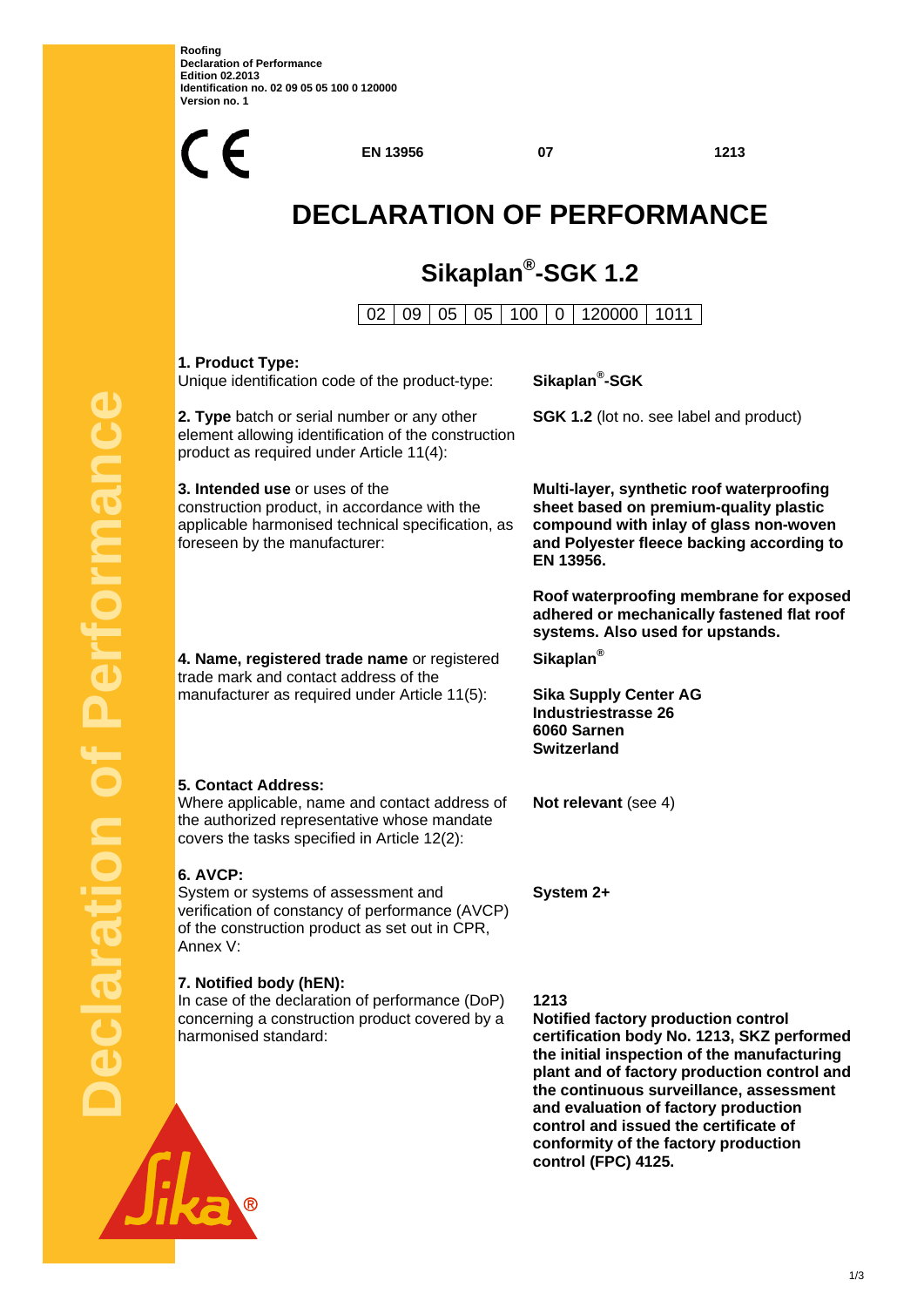**Roofing Declaration of Performance Edition 02.2013 Identification no. 02 09 05 05 100 0 120000 Version no. 1** 

## **8. Notified body (ETA):**

In case of the declaration of performance concerning a construction product for which a European Technical Assessment (ETA) has been issued:

# **9. Declared performance**

| <b>Essential</b><br>characteristics                                                     | Performance                                       | <b>Test Standard</b>                               | <b>Harmonised</b><br>technical<br>specification |
|-----------------------------------------------------------------------------------------|---------------------------------------------------|----------------------------------------------------|-------------------------------------------------|
| <b>Water tightness</b>                                                                  | Pass                                              | EN 1928                                            | EN 13956: 2012                                  |
| <b>External fire</b><br>performance<br><b>Part 1-4</b>                                  | BROOF $(t1) < 20^\circ$<br>BROOF (t3) <10° / <70° | EN 13501-5                                         |                                                 |
| <b>Reaction to fire</b>                                                                 | Class E                                           | EN ISO 11925-2,<br>classification to EN<br>13501-1 |                                                 |
| Joint peel resistance                                                                   | $\geq$ 300 N/50 mm                                | EN 12316-2                                         |                                                 |
| Joint shear resistance                                                                  | $\geq 500$ N/50 mm                                | EN 12317-2                                         |                                                 |
| <b>Tensile strength</b><br>longitudinal $(md)^{1}$<br>transversal $(cmd)^{2}$           | $\geq 600$ N/50 mm<br>$\geq 600$ N/50 mm          | EN 12311-2                                         |                                                 |
| <b>Elongation</b><br>longitudinal (md) <sup>1)</sup><br>transversal (cmd) <sup>2)</sup> | $\geq 50 \%$<br>$\geq 50 \%$                      | EN 12311-2                                         |                                                 |
| <b>Foldability at low</b><br>temperature                                                | $≤ -25 °C$                                        | EN 495-5                                           |                                                 |
| UV exposure                                                                             | Pass $(> 5'000 h / \text{grade } 0)$              | EN 1297                                            |                                                 |

**Not relevant** (see 7)

1) md =machine direction

2) cmd =cross machine direction

Sika

O